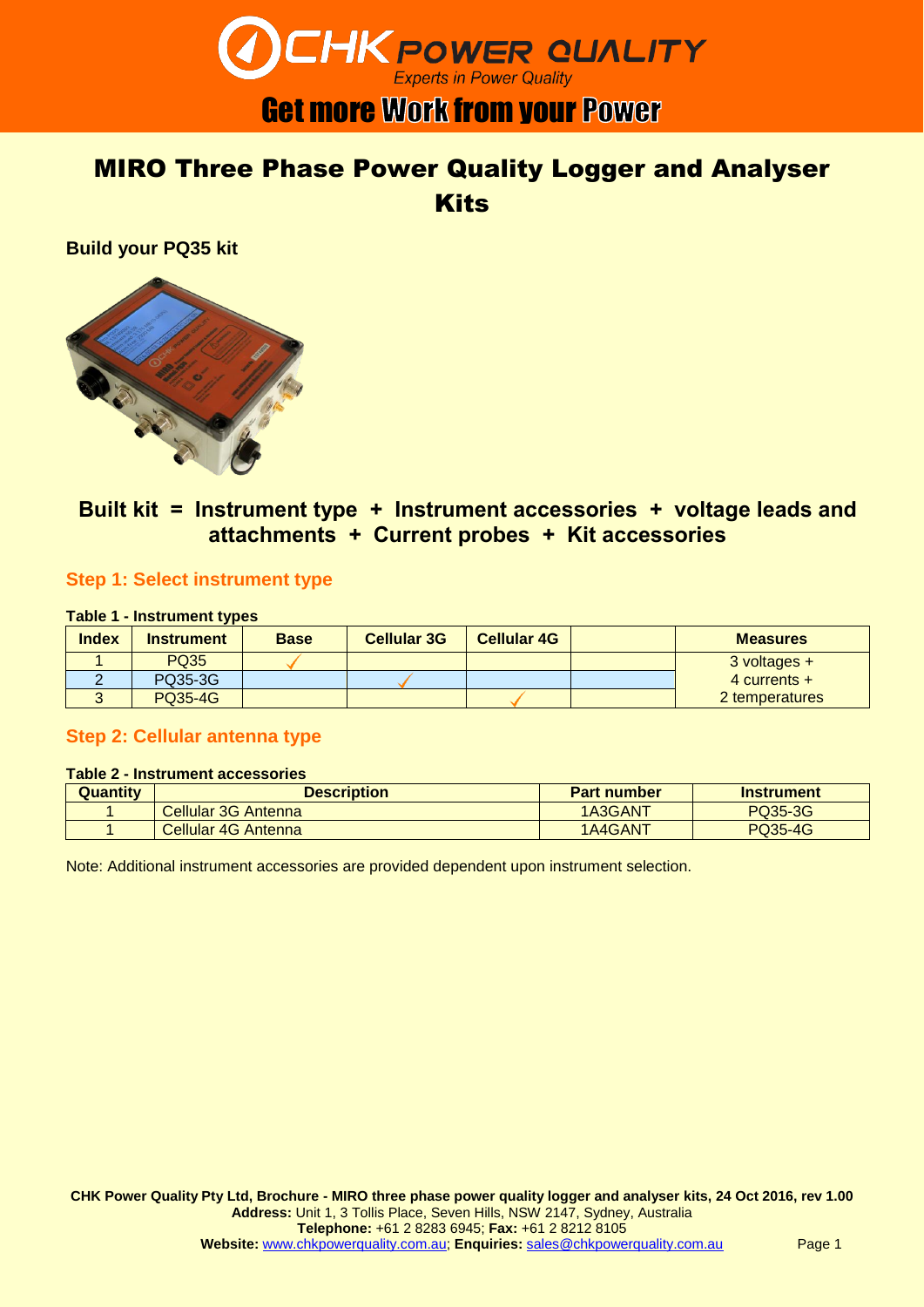**CHK POWER QUALITY Get more Work from your Power** 

#### **Step 3: Select voltage leads and attachments**

#### **Table 3 - Voltage leads and attachments**

| <b>Description</b>                                                                       | <b>Part number</b> |
|------------------------------------------------------------------------------------------|--------------------|
| <b>Voltage leads</b>                                                                     |                    |
| Fused 3 phase 3 wire lead for delta connection (3P)                                      | 1AVL3              |
| Fused 3 phase 3 wire lead for delta connection (3P) with large fused clamps              | 1AVL3C2            |
| Fused 3 phase 4 wire lead for star/wye connection (3P+N)                                 | 1AVL4              |
| Fused 3 phase 4 wire lead for star/wye connection (3P+N) with large fused clamps         | 1AVL4C2            |
| Fused 3 phase 6 wire lead for star/wye/delta connections (3P+3N)                         | 1AVL6              |
| Fused 3 phase 6 wire lead for star/wye/delta connections (3P+3N) with large fused clamps | 1AVL6C2            |
| <b>Attachments</b>                                                                       |                    |
| 3 phase 3 wire banana plug fused attachment with small clamps (crocodile clips)          | 1AAC3BC            |
| 3 phase 3 wire tinned end fused attachment with fuses                                    | 1AAC3TE            |
| 3 phase 4 wire banana plug fused attachment with small clamps (crocodile clips)          | 1AAC4BC            |
| 3 phase 4 wire tinned end fused attachment with fuses                                    | 1AAC4TE            |
| 3 phase 6 wire banana plug fused attachment with small clamps (crocodile clips)          | 1AAC6BC            |
| 3 phase 6 wire tinned end fused attachment with fuses                                    | 1AAC6TE            |
| 2A HRC Fuse for voltage cable                                                            | 10169              |

#### **Step 4: Select current probes**

#### **Table 4 - Current probes**

| <b>Description</b>                                                      | <b>Part number</b> |
|-------------------------------------------------------------------------|--------------------|
| <b>Flexible AC current probes</b>                                       |                    |
| CAT IV 600V flexible current probe (3000A, 600mm) (green coil)          | 1AFF3000-6-G       |
| CAT IV 600V flexible current probe (3000A, 350mm) (blue coil)           | 1AFF3000-3         |
| CAT IV 600V flexible current probe (3000A, 600mm) (blue coil)           | 1AFF3000-6         |
| CAT IV 600V flexible current probe (3000A, 900mm) (blue coil)           | 1AFF3000-9         |
| High sensitivity CAT IV 600V flexible current probe (dual range, 600mm) | 1AFF3000-6-H       |
| <b>Clamp-on AC current probes</b>                                       |                    |
| 15 series CAT III 600V current clamp-on probe (15mm aperture, 100A)     | <b>1ACR100S</b>    |
| 52 series CAT IV 600V current clamp-on probe (52mm aperture, 100A)      | 1ACR100            |
| 52 series CAT IV 600V current clamp-on probe (52mm aperture, 500A)      | <b>1ACR500</b>     |
| 52 series CAT IV 600V current clamp-on probe (52mm aperture, 1000A)     | 1ACR1000           |
| <b>AC current converters</b>                                            |                    |
| Three Phase Current Transformer Converter, 1A:200mA                     | 1ACK1              |
| Three Phase Current Transformer Converter, 5A:200mA                     | 1ACK <sub>5</sub>  |
| <b>Clamp-on AC/DC current probes</b>                                    |                    |
| 52 series clamp on AC/DC 500A current probes                            | <b>1ADCR500</b>    |

Note: Can select more than four probes to accommodate for various applications.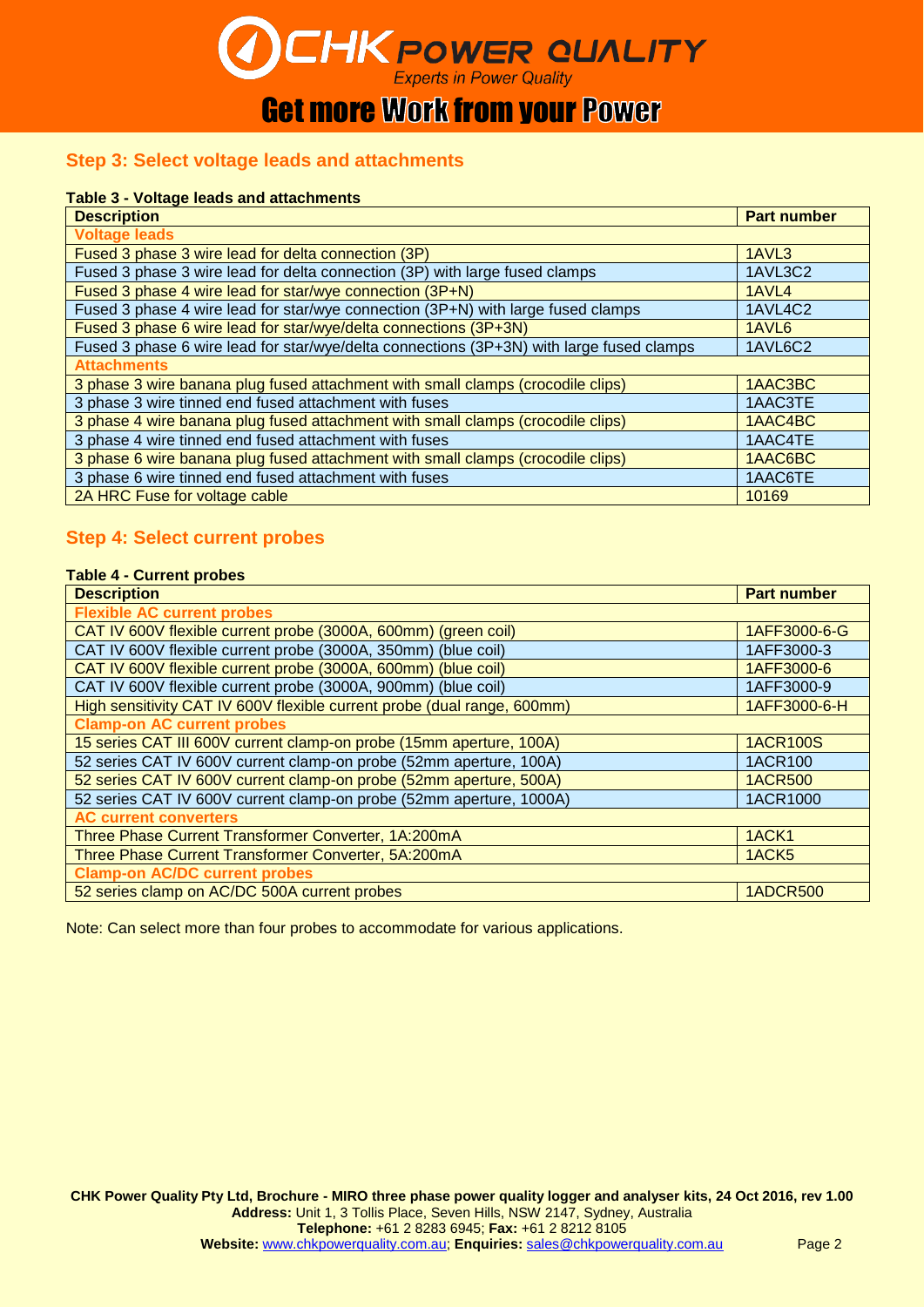

## **Get more Work from your Power**

#### **Every kit contains all items listed in table 5**

#### **Table 5 - Kit accessories**

| Quantity | <b>Description</b>                                    | <b>Part number</b>  |
|----------|-------------------------------------------------------|---------------------|
|          | Single phase power lead                               | 1APC4               |
|          | GPS antenna with magnetic mount                       | <b>1AGPSANTM</b>    |
|          | Temperature probe (ambient)                           | <b>1ATEMPSENAMB</b> |
|          | Temperature probe (surface with magnetic mount)       | <b>1ATEMPSENSUR</b> |
|          | 12VDC regulated power adaptor                         | 1ADC12VPS           |
|          | Mini USB lead (a mini-B connector) for communications | <b>1AUSBMINIB</b>   |
|          | Power quality instruments carry bag                   | 1ACBP5              |
|          | <b>CITRUS</b> application software                    | <b>1ACITRUS</b>     |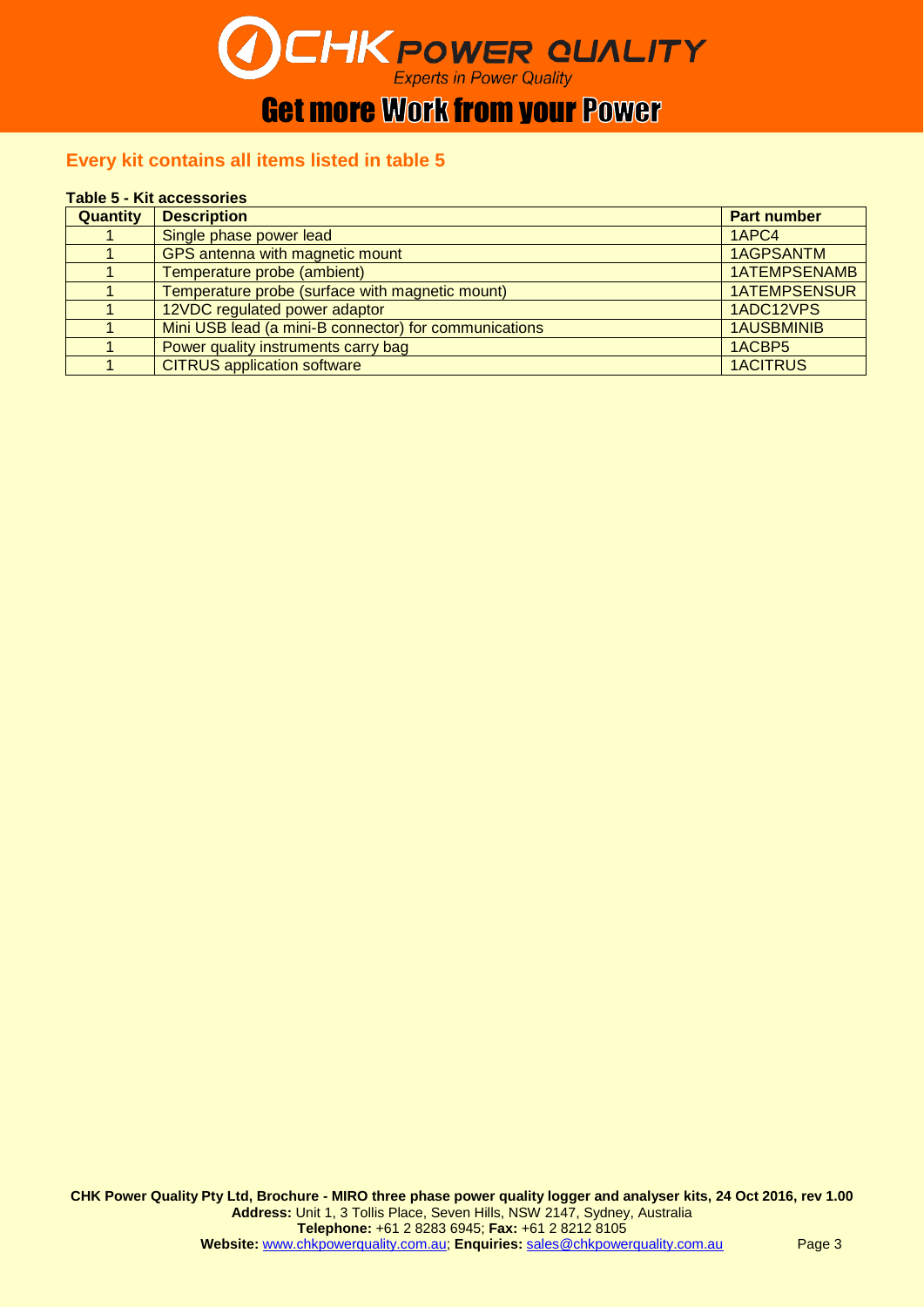

## **Get more Work from your Power**

#### **Build your PQ45 kit**



#### **Built kit = Instrument type + Instrument accessories + voltage leads + Current probes + Kit accessories**

#### **Step 1: Select instrument type**

#### **Table 1 - Instrument types**

| <b>Index</b> | <b>Instrument</b> | <b>Base</b> | <b>Cellular 3G</b> | <b>Cellular 4G</b> | <b>Measures</b> |
|--------------|-------------------|-------------|--------------------|--------------------|-----------------|
|              | <b>PQ45</b>       |             |                    |                    | 4 voltages $+$  |
|              | <b>PQ45-3G</b>    |             |                    |                    | 4 currents $+$  |
|              | <b>PQ45-4G</b>    |             |                    |                    | 2 temperatures  |

#### **Step 2: Cellular antenna type**

#### **Table 2 - Instrument accessories**

| <b>Quantity</b> | <b>Description</b>  | <b>Part number</b> | <b>Instrument</b> |
|-----------------|---------------------|--------------------|-------------------|
|                 | Cellular 3G Antenna | 1A3GANT            | <b>PQ45-3G</b>    |
|                 | Cellular 4G Antenna | 1A4GANT            | <b>PQ45-4G</b>    |

Note: Additional instrument accessories are provided dependent upon instrument selection.

#### **Step 3: Select voltage leads**

#### **Table 3 - Voltage leads**

| <b>Description</b>                                                                                                                             | <b>Part number</b> |
|------------------------------------------------------------------------------------------------------------------------------------------------|--------------------|
| <b>Voltage leads</b>                                                                                                                           |                    |
| Fused 3 phase 5 wire coloured lead for star/wye connection (3P+N+G) with banana plugs and<br>detachable small clamps (crocodile clips)         | 1AVL5-B-C1         |
| Fused 3 phase 5 wire coloured lead for star/wye connection (3P+N+G) with large fused clamps                                                    | 1AVL5-C            |
| Fused 3 phase 8 wire coloured lead for star/wye/delta connection (3P+3N+2G) with banana<br>plugs                                               | 1AVL <sub>8</sub>  |
| Fused 3 phase 8 wire coloured lead for star/wye/delta connection (3P+3N+2G) with banana<br>plugs and detachable small clamps (crocodile clips) | 1AVL8-B            |
| Fused 3 phase 8 wire coloured lead for star/wye/delta connection (3P+3N+2G) with large fused<br>clamps                                         | 1AVL8-C            |

**CHK Power Quality Pty Ltd, Brochure - MIRO three phase power quality logger and analyser kits, 24 Oct 2016, rev 1.00 Address:** Unit 1, 3 Tollis Place, Seven Hills, NSW 2147, Sydney, Australia **Telephone:** +61 2 8283 6945; **Fax:** +61 2 8212 8105